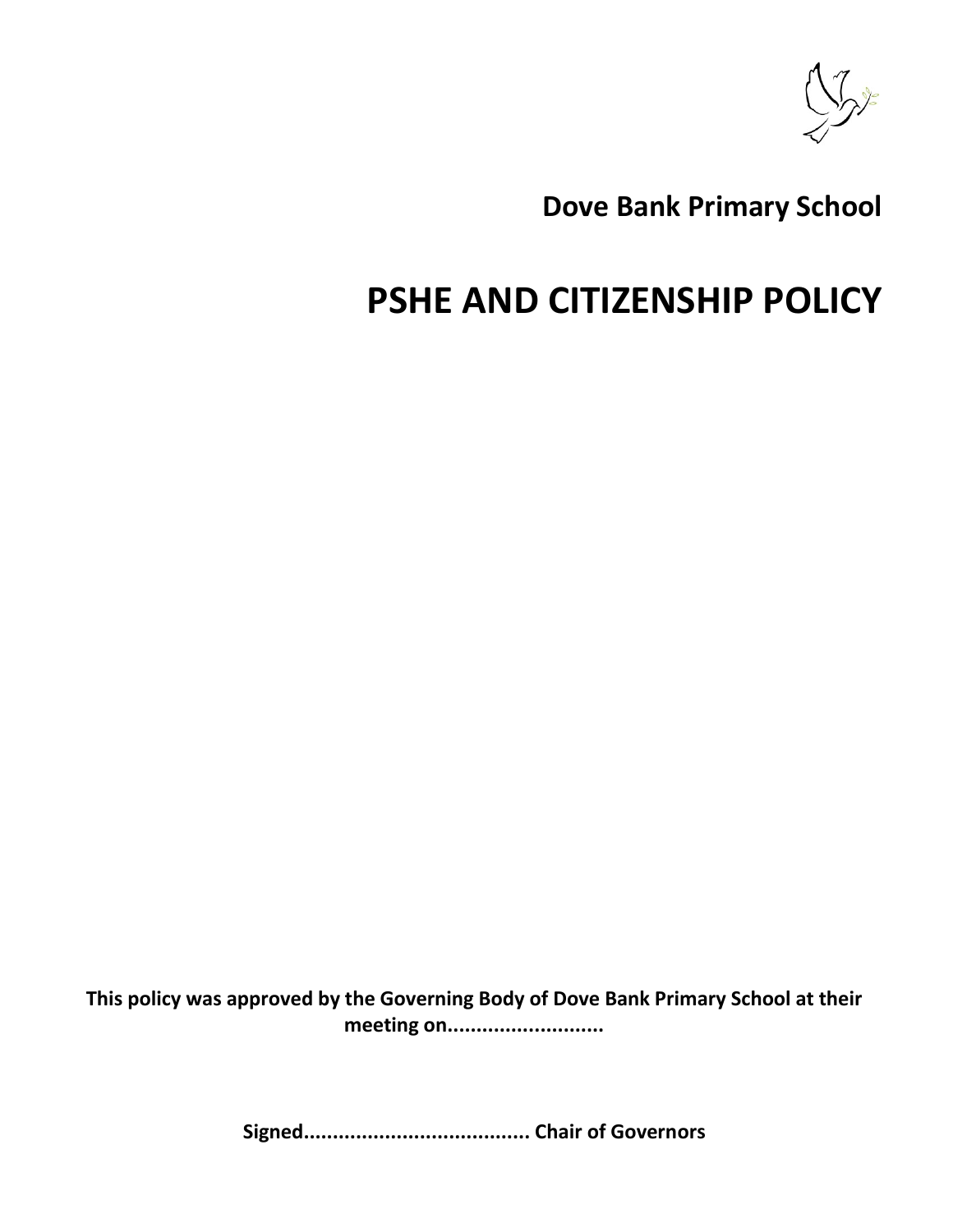# **Aims and objectives**

Personal, social and health education (PSHE), and citizenship should enable children to become healthy, independent and responsible members of society.

We encourage our pupils to play a positive role in contributing to the life of the school and the wider community. In doing so, we help develop their sense of self worth.

By the development of class meetings and a school council, we aim to ensure that the pupils will experience the process of democracy in school. We teach them how society is organised and governed and about their rights and responsibilities. They learn to appreciate what it means to be a positive member of a diverse and multicultural society.

The aims of PSHE and citizenship are to enable the children to:

- know and understand what constitutes a healthy lifestyle;
- be aware of safety issues;
- understand what makes for good relationships with others;
- have respect for others;
- be independent and responsible members of the school community;
- be positive and active members of a democratic society;
- develop self-confidence and self-esteem and make informed choices regarding personal and social issues;
- develop good relationships with other members of the school and the wider community;
- make the most of their ability.

# **PSHE and citizenship curriculum planning**

We teach PSHE and citizenship in a variety of ways. Often it is taught as a discrete subject through the use of the seven themes of SEAL. The planned Scheme of Work for PSHE and Citizenship comes from the Cambridge PSHE Scheme.

Some of the time, we introduce PSHE through other subjects such as science and geography. As there is a large overlap between the programme of study for religious education and the aims of PSHE and citizenship, we teach some of the PSHE and citizenship curriculum through our religious education lessons.

We also develop PSHE and citizenship through activities and whole school events, for example Anti-Bullying Week, themed days and weeks, Sports Day etc.

The pupils, staff and parents of Dove Bank Primary School work closely together to improve the school environment by taking part in schemes such as the Leicestershire Healthy Schools Award. Pupils are involved in such matters through class meetings, a school council and the election of a council president.

# **Early Years Foundation Stage**

We teach PSHE and citizenship in reception class as an integral part of the topic work covered during the year through the Early Learning Goals (ELGs).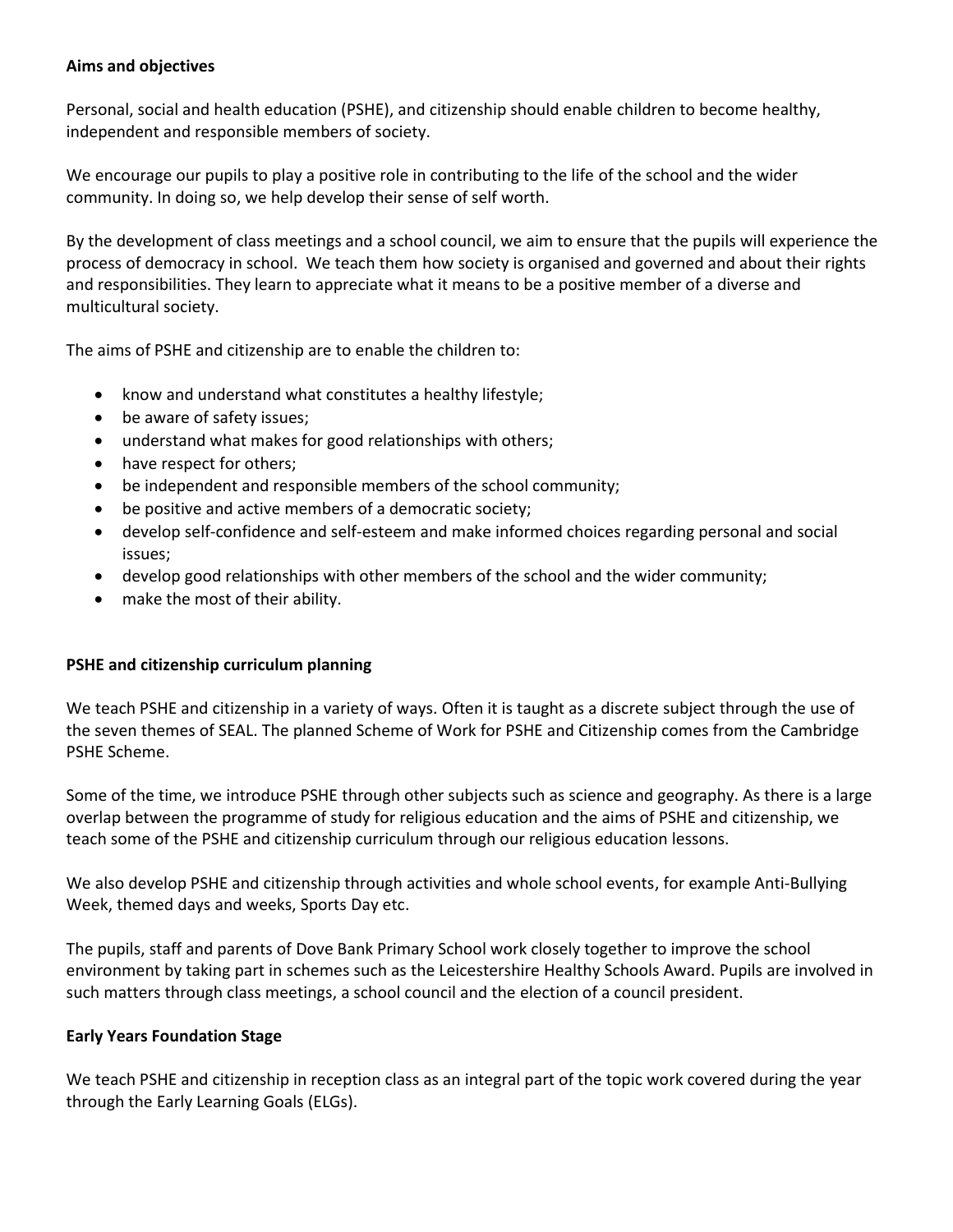# **Teaching and learning**

We use a range of teaching and learning styles with an emphasis on active learning by including the children in discussions, investigations and problem solving activities.

PSHE will be provided in a variety of ways, to reflect the age of the pupils and ensure a whole school approach to the subject:

- There will be a regular specific curriculum session, in order to develop themes and share ideas e.g. circle time. During these sessions, pupils regularly work with learning partners or in groups, facilitating respect, cooperation, fairness, sharing and negotiation. Through circle time, pupils are also encouraged to participate in discussion to resolve conflicts or set agreed classroom rules or behaviour.
- Much of the curriculum is delivered through oral and practical activities.
- Opportunities will be found within other curriculum areas e.g. links with drama and role-play, debate and discussion in literacy, working together in pairs or small groups, improving health in PE, environmental, health and drug issues in science and beliefs, values and practices in RE.
- We encourage the children to take part in a range of practical activities that promote active citizenship, e.g. charity fundraising, the planning of school special events such as an assembly or involvement in an activity to help other individuals or groups less fortunate than themselves.
- We offer children the opportunity to hear visiting speakers, such as health workers, police, and representatives from the local church, whom we invite into the school to talk about their role in creating a positive and supportive community.
- At playtimes and lunchtimes opportunities exist for playing co-operatively using play equipment.
- Where appropriate pupils will record or investigate their work using a variety of mediums including books, internet research, specific adults e.g. medical agencies, police service, fire service etc. This encourages children to develop their learning to enquiring skills and assists in equipping them for adult life.
- Throughout the PSHE and citizenship curriculum, children will have opportunities to explore issues connected with living in a multi-cultural society.
- Our Celebration Assembly celebrates personal achievement and rewards thoughtful, caring behaviour.

# **Inclusion**

At our school we teach PSHE and Citizenship to all children, whatever their ability. PSHE and Citizenship form part of the school curriculum policy to provide a broad and balanced education for all children. Through our PSHE and Citizenship teaching we provide learning opportunities that enable all pupils to make progress by setting suitable learning challenges and responding to differing needs. Activities and debates challenge our most able pupils to formulate personal views based on evidence they research and discuss.